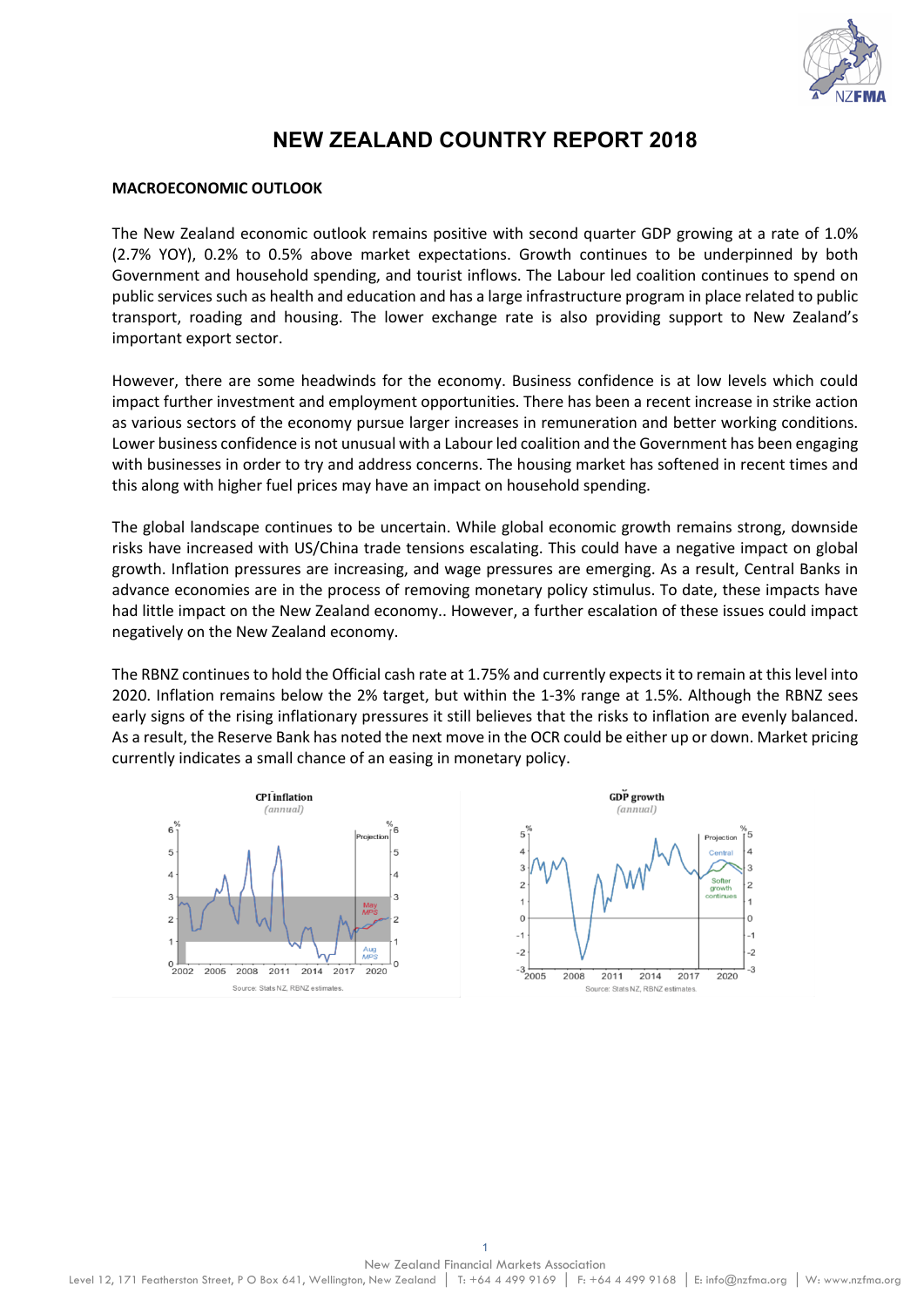

Summary of economic projections (annual percent change, unless specified otherwise)

| 2011<br>2012<br>2013<br>2014<br>2015<br>2016<br>2017<br>2018<br>2019<br>2020<br>March year<br><b>Price measures</b><br><b>CPI</b><br>4.5<br>1.6<br>0.9<br>1.5<br>0.3<br>2.2<br>1.1<br>1.8<br>0.4<br>1.6<br>2.1<br>2.2<br>1.8<br>1.7<br>1.5<br>Labour costs<br>2.0<br>1.8<br>1.8<br>1.9<br>2.0<br>$-2.7$<br>7.9<br>$-4.9$<br>11.5<br>$-9.1$<br>3.3<br>2.5<br>Export prices (in New Zealand dollars)<br>$-0.3$<br>4.1<br>0.9 | 2021<br>2.0<br>2.4 |
|----------------------------------------------------------------------------------------------------------------------------------------------------------------------------------------------------------------------------------------------------------------------------------------------------------------------------------------------------------------------------------------------------------------------------|--------------------|
|                                                                                                                                                                                                                                                                                                                                                                                                                            |                    |
|                                                                                                                                                                                                                                                                                                                                                                                                                            |                    |
|                                                                                                                                                                                                                                                                                                                                                                                                                            |                    |
|                                                                                                                                                                                                                                                                                                                                                                                                                            |                    |
|                                                                                                                                                                                                                                                                                                                                                                                                                            | 1.7                |
| $-1.7$<br>$-3.1$<br>3.4<br>$-4.0$<br>$-3.4$<br>1.1<br>0.5<br>1.9<br>3.8<br>0.9<br>Import prices (in New Zealand dollars)                                                                                                                                                                                                                                                                                                   | 0.7                |
| <b>Monetary conditions</b>                                                                                                                                                                                                                                                                                                                                                                                                 |                    |
| 2.8<br>2.5<br>2.5<br>2.5<br>2.9<br>3.4<br>2.0<br>1.8<br>1.8<br>1.8<br>OCR (year average)                                                                                                                                                                                                                                                                                                                                   | 1.9                |
| 72.2<br>74.0<br>77.6<br>72.7<br>69.0<br>79.3<br>72.6<br>76.5<br>75.6<br>73.1<br>TWI (year average)                                                                                                                                                                                                                                                                                                                         | 72.3               |
| Output                                                                                                                                                                                                                                                                                                                                                                                                                     |                    |
| 2.3<br>2.2<br>2.6<br>3.7<br>3.6<br>3.8<br>GDP (production, annual average % change)<br>1.6<br>2.7<br>2.6<br>3.4                                                                                                                                                                                                                                                                                                            | 3.2                |
| 1.7<br>2.1<br>2.5<br>3.1<br>Potential output (annual average % change)<br>1.4<br>2.9<br>3.0<br>3.2<br>3.0<br>2.9                                                                                                                                                                                                                                                                                                           | 2.9                |
| $-2.2$<br>$-1.6$<br>$-1.4$<br>$-1.3$<br>$-0.2$<br>0.3<br>Output gap (% of potential GDP, year average)<br>$-0.5$<br>0.1<br>0.6<br>0.2                                                                                                                                                                                                                                                                                      | 0.6                |
| Labour market                                                                                                                                                                                                                                                                                                                                                                                                              |                    |
| 0.6<br>0.2<br>3.7<br>3.2<br>2.0<br>5.7<br>3.1<br>Total employment (seasonally adjusted)<br>1.6<br>1.9<br>1.7                                                                                                                                                                                                                                                                                                               | 1.5                |
| 6.3<br>5.7<br>4.2<br>Unemployment rate (March qtr, seasonally adjusted)<br>6.0<br>5.5<br>5.4<br>5.2<br>4.9<br>4.4<br>4.4                                                                                                                                                                                                                                                                                                   | 4.2                |
| 1.0<br>0.8<br>1.1<br>0.8<br>0.5<br>0.2<br>0.0<br>$-0.1$<br>Trend labour productivity<br>0.0<br>0.4                                                                                                                                                                                                                                                                                                                         | 1.1                |
| <b>Key balances</b>                                                                                                                                                                                                                                                                                                                                                                                                        |                    |
| 1.5<br>$-4.3$<br>$-2.0$<br>$-1.2$<br>0.2<br>0.7<br>1.3<br>$-8.9$<br>1.1<br>0.8<br>Government operating balance (% of GDP, year to June)                                                                                                                                                                                                                                                                                    | 1.3                |
| $-3.2$<br>Current account balance (% of GDP)<br>$-2.8$<br>$-3.7$<br>$-2.5$<br>$-3.6$<br>$-2.7$<br>$-2.7$<br>$-3.1$<br>$-2.8$<br>$-3.5$                                                                                                                                                                                                                                                                                     | $-2.7$             |
| 7.9<br>1.6<br>2.7<br>$-2.5$<br>Terms of trade (SNA measure, annual average % change)<br>$-4.3$<br>11.7<br>$-0.3$<br>$-3.0$<br>4.6<br>$-0.7$                                                                                                                                                                                                                                                                                | 0.7                |
| 0.5<br>2.1<br>2.4<br>0.1<br>$-1.5$<br>$-1.3$<br>$-2.8$<br>$-2.9$<br>$-2.0$<br>$-1.1$<br>Household saving rate (% of disposable income)                                                                                                                                                                                                                                                                                     | 0.0                |
| World economy                                                                                                                                                                                                                                                                                                                                                                                                              |                    |
| 3.4<br>Trading-partner GDP (annual average % change)<br>4.4<br>3.4<br>3.3<br>3.5<br>3.7<br>3.3<br>3.8<br>3.6<br>3.8                                                                                                                                                                                                                                                                                                        | 3.2                |
| 3.2<br>2.7<br>2.3<br>2.3<br>1.2<br>2.2<br>Trading-partner CPI (TWI weighted)<br>1.0<br>1.9<br>1.9<br>2.0                                                                                                                                                                                                                                                                                                                   | 2.3                |

Source: RBNZ

# **ISSUES CURRENTLY UNDER CONSIDERATION BY THE NZFMA**

#### **Self-assessment of benchmark rates (BKBM) to IOSOCO principles**

The NZFMA recently embarked on a self-assessment and has a number of recommendations to improve BKBM's compliance with the IOSCO principles. The two main recommendations are seeking an external audit of BKBM to the IOSCO principles and the implementation of a fall-back benchmark rate. The self-assessment had passed the committee stage and will soon go to the NZFMA Board for final sign-off. Work has already commenced on the external audit and identification of possible fall-back rates. The NZFMA will consult widely and seek feedback before selecting an appropriate fall-back benchmark rate.

#### **EU BMR**

New Zealand intends to seek equivalency to meet EU BMR due to the large derivative exposures NZ banks have with European entities. Without this equivalency NZ banks would expect to see a significant reduction in liquidity which would negatively impact effective hedging of debt issuance, as well as greater credit risk concentration from hedging activities. Further, a reduction in offshore participation in NZ dollar dominated capital markets could impact the banks' overall funding costs.

Work is well underway to introduce legislation that will allow the conduct regulator, the Financial Markets Authority, to licence benchmark administrators. The relevant government department has also engaged with the European Commission and the application process will soon commence, ahead of the new legislation being passed into law hopefully in late 2019.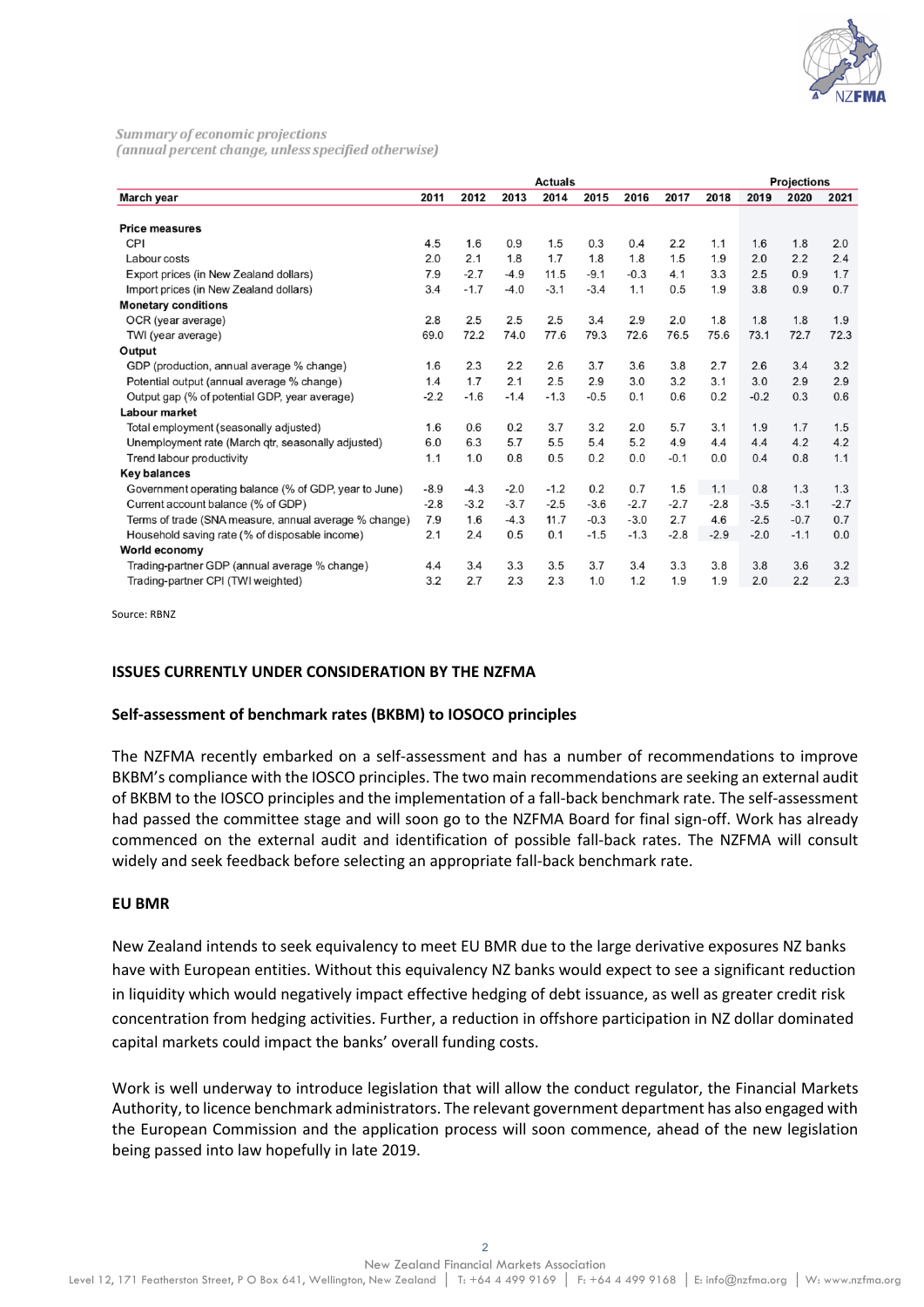

# **Margin on uncleared derivatives**

With the global move to the central clearing of derivatives, prudential regulators are moving to update margining requirements for those derivatives that are not centrally cleared in order to reduce systemic counterparty risk. In the case of Australia, APRA, the prudential regulator, has introduced law changes that will impact on New Zealand subsidiaries and branches of Australian Banks that may not be enforceable or introduce legal ambiguity under New Zealand's law. Changes to New Zealand legislation are currently underway and it is expected that the necessary legislation will be passed in Q2 or Q3 2019.

# **ASIC Consultation Paper 301 – Foreign financial service providers**

ASIC have issued a consultation paper that could have significant unintended consequences for NZ based financial services providers into Australia. The consultation paper introduced an intent to strengthen the existing wholesale licensing regime by removing an exemption for NZ based financial service providers. This would mean that foreign financial services providers would be required to be registered and obtain a license. This could be a costly exercise and add an additional burden to compliance obligations.

The NZFMA submission focused on the adage that any regulation needs to be proportionate to the problem and the risks it seeks to mitigate. Given that there are no known behaviour issues with NZ based financial institutions operating into Australia, what is the case for change? The submission also leveraged on the Closer Economic Relations agreement (CER) between Australia and New Zealand, an adequate regulatory regime in NZ and certain exemptions enjoyed by Australian financial institutions operating into the NZ market.

### **NEW ZEALAND CAPITAL MARKETS**

#### **Bond markets**

Domestic bond yields have risen recently in line with rising global bond yields, although to a lesser degree, with the Federal Open Market Committee continuing its tightening cycle and US ten-year bond yields trading around the 3% level. As a result, NZ spreads to the US and Australian 10-year bond yields have turned negative following a long period of positive spreads. This has led to a fall in offshore holdings of New Zealand Government securities and can partially explain the lower exchange rate.



Despite this the NZDMO are still seeing good demand at their regular auctions and they continue to issue both mid-term and longer-term bonds to take advantage of favourable funding conditions. The NZDMO's bond programs are forecast to be circa \$8 billion over the next few years. The next bond maturity is 15 March 2019 and the NZDMO has been actively repurchasing this bond. With less than 6 months to maturity the RBNZ has since taken on the role of repurchasing as many of the remaining bonds as it can to assist with liquidity management.